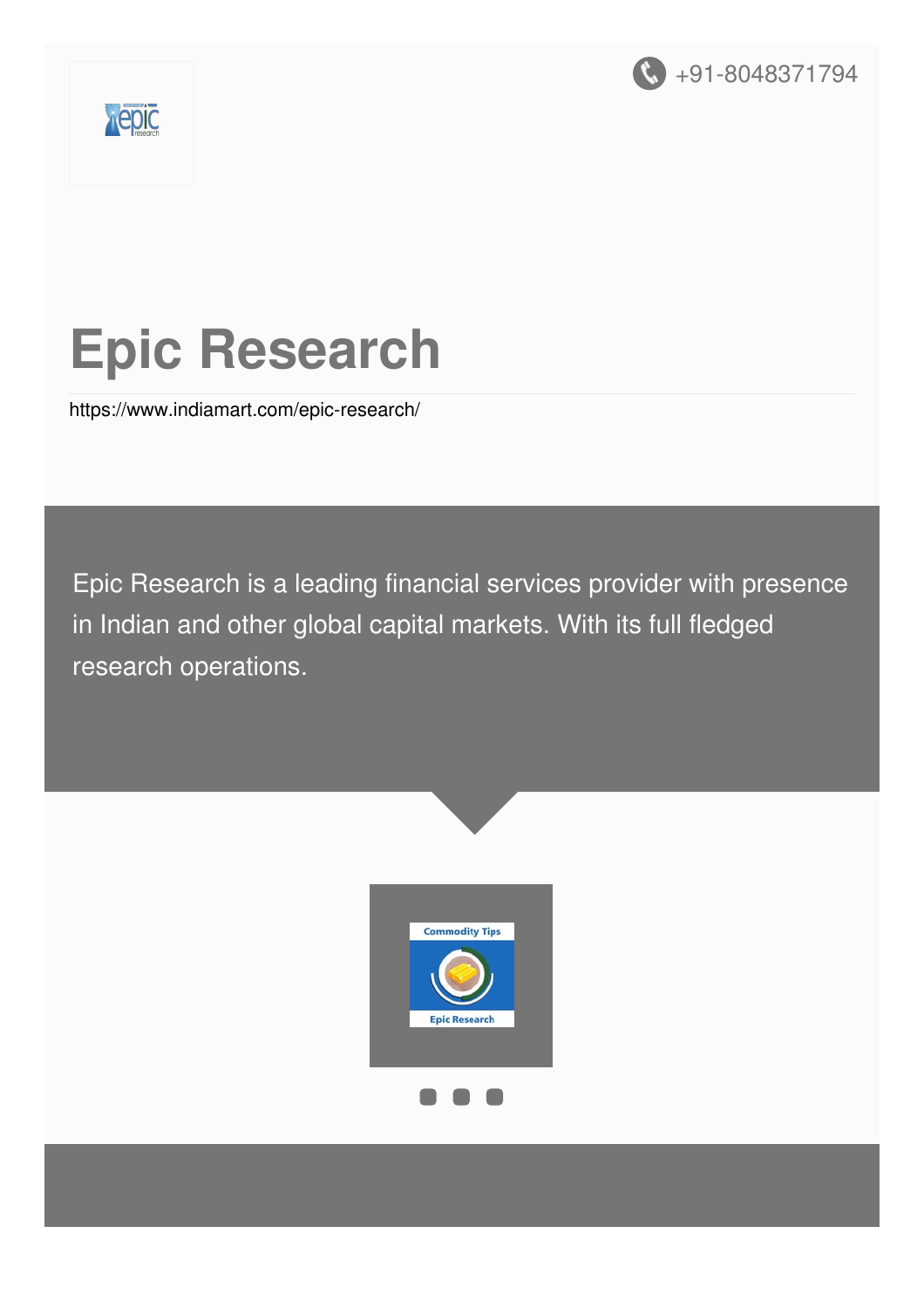#### About Us

Epic also caters to institutional clients like brokers, mutual funds and banks and fulfills their custom research needs. To learn more about the institutional business of Epic. Please visit website.Epic also believes that an educated customer is an empowered customer. To help our customers and non customers understand the financial markets better, we conduct regular webinars and seminars. A team of professionals is dedicated to this cause which is 100% free for all. To learn more about Epic Learning Centre please visit website.As an extension to the retail services, Epic invites people from all over India to become Epic Associates and make a living by connecting potential customers with Epic. To learn about the Epic Associate program and how it is different from a Franchise model please visit website.We at Epic Research Corporate Solutions - CRISIL and NSIC rated Financial Market Research company specializing in presenting a ' Ready to use ' fully customisable focused Research solution for Broking and other Financial Market Companies.Epic is headquartered in Indore and has client service representatives in India and abroad. With a 250+ team of energetic and professional individuals, Epic is a great place to work, produces quality services and reports and cares about its staff, customers, vendors and environment alike.

#### **For more information, please visit**

<https://www.indiamart.com/epic-research/aboutus.html>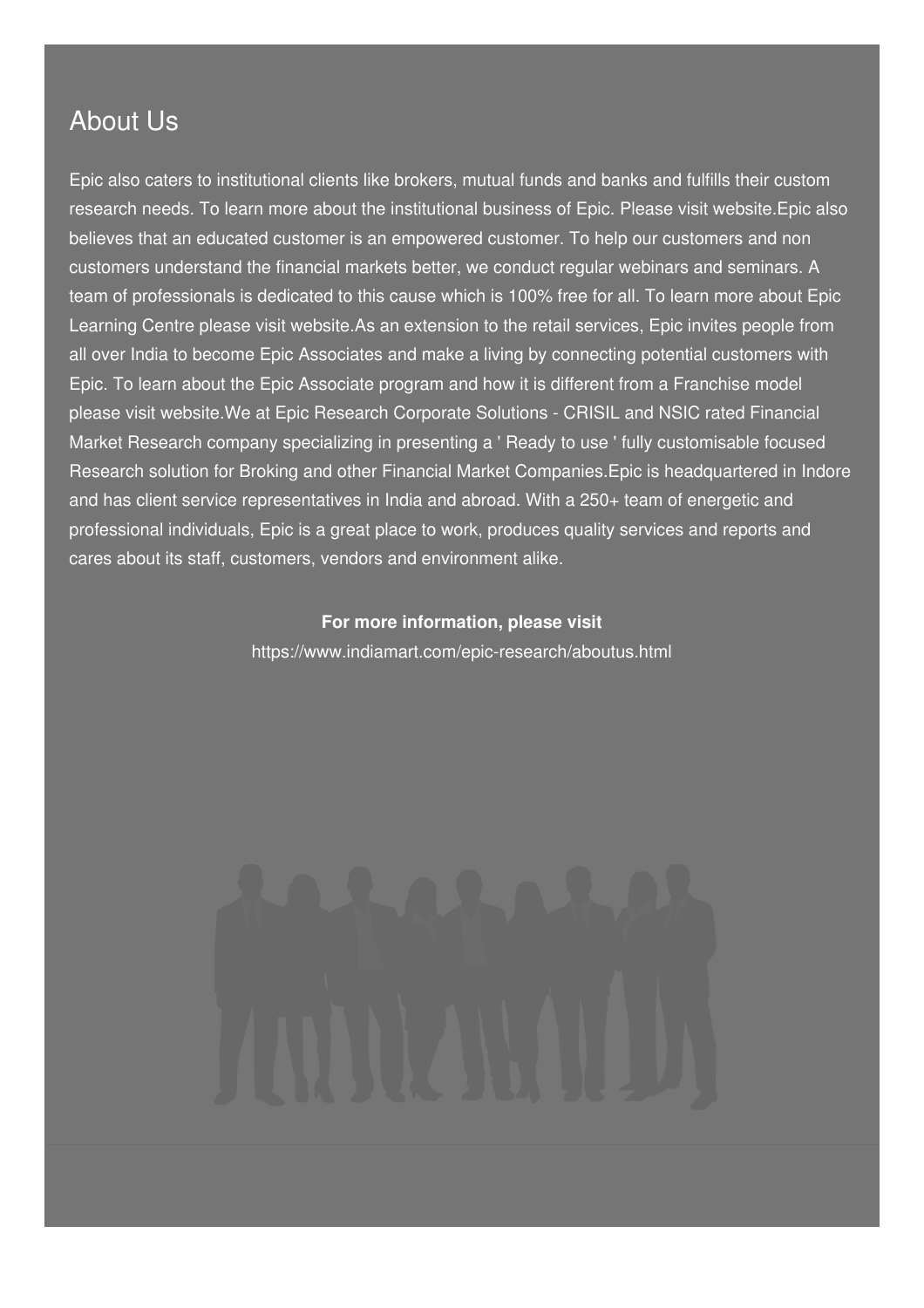#### **OTHER SERVICES**



Commodity Tips (MCX & NCDEX)



**Stock Tips** 



Forex Tips



**MCX Tips**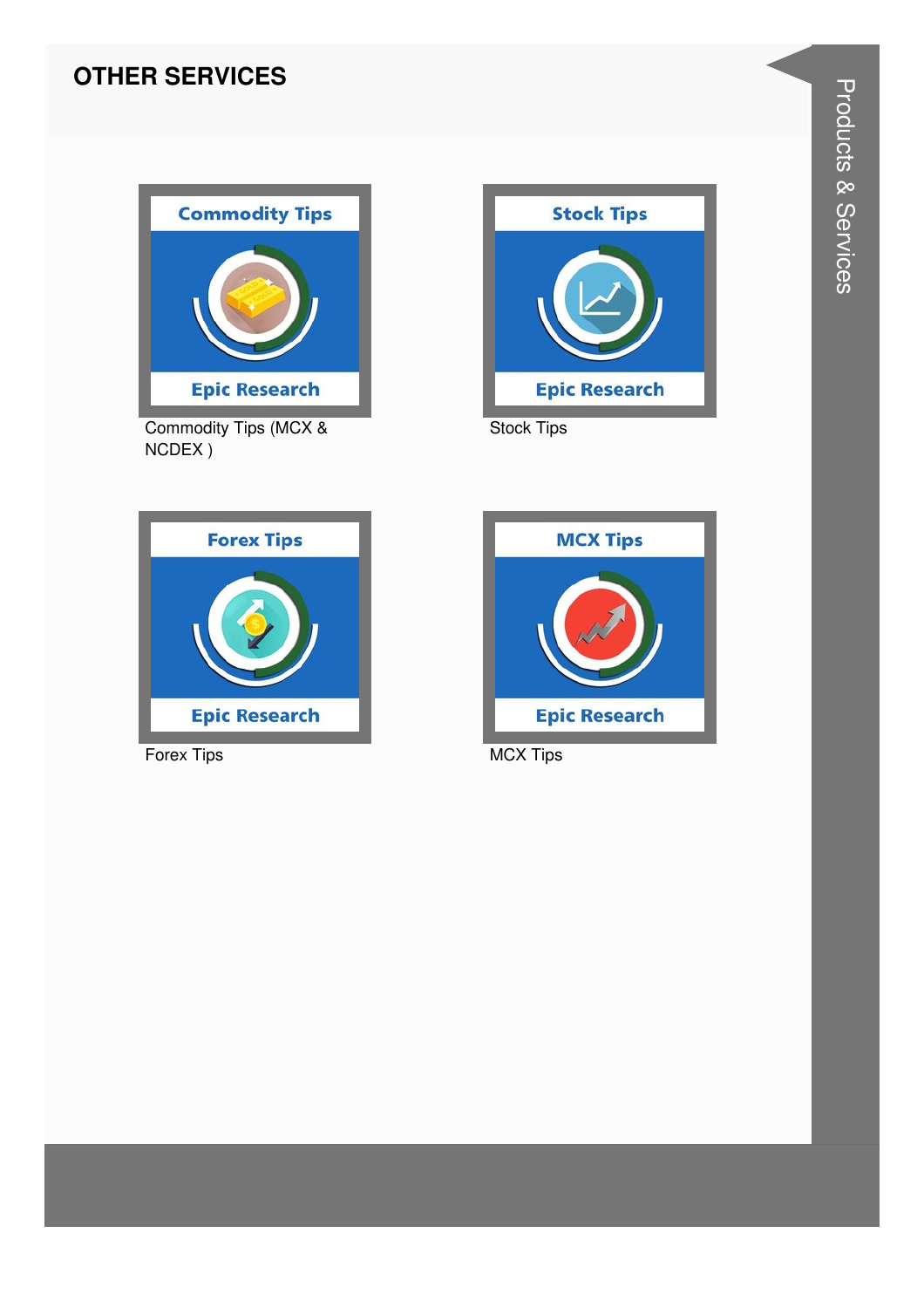## Factsheet

| Year of Establishment            | $\div$ 2011           |
|----------------------------------|-----------------------|
| Nature of Business               | : Service Provider    |
| <b>Total Number of Employees</b> | $: 101$ to 500 People |